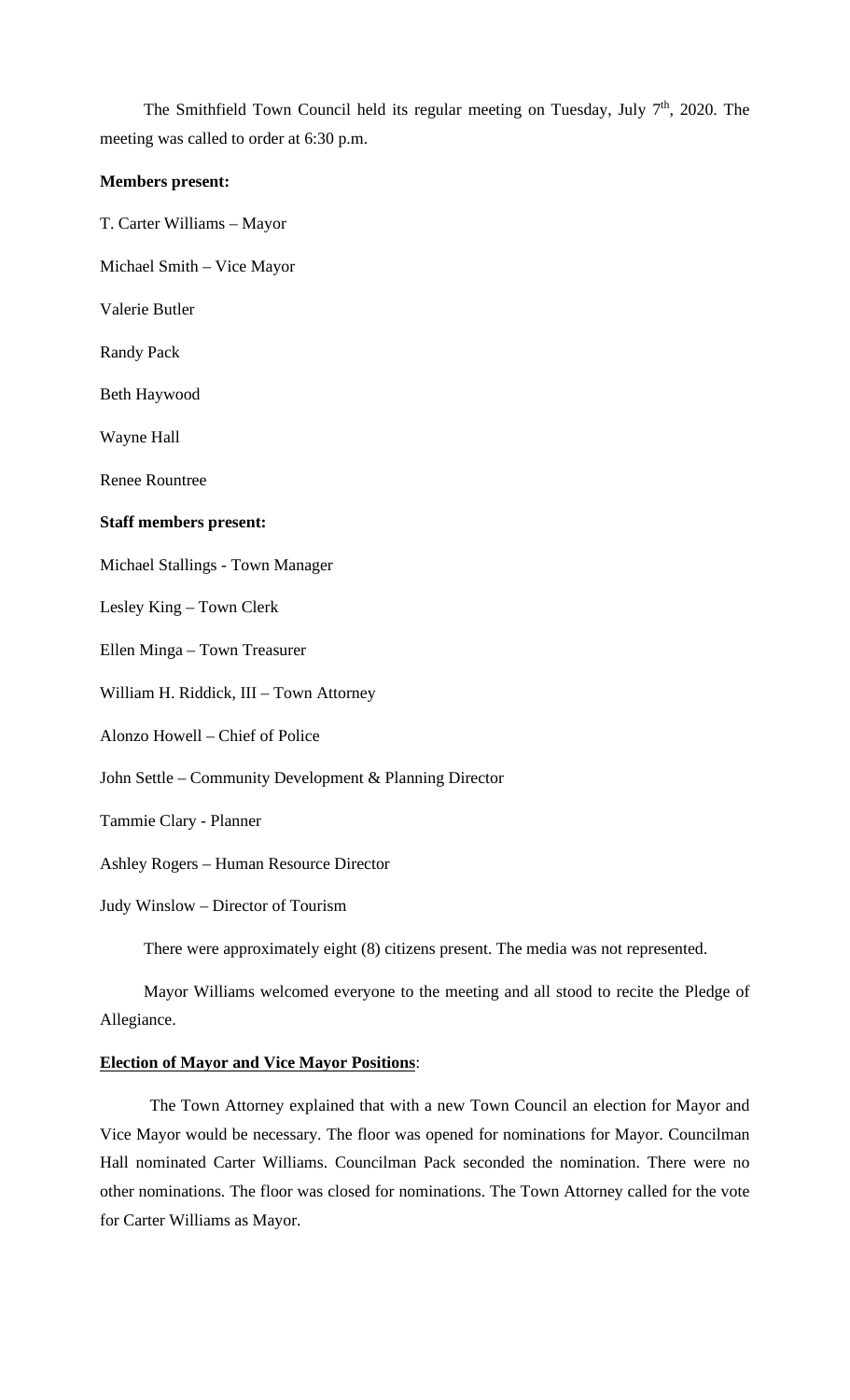On call for the vote, seven members were present. Councilwoman Roundtree voted aye, Councilman Hall voted aye, Councilman Pack voted aye, Councilwoman Butler voted aye, Councilwoman Haywood voted aye, Vice Mayor Smith voted aye, and Mayor Williams voted aye. There were no votes against the motion. The motion passed.

The Town Attorney asked for nominations for Vice Mayor. Councilman Hall nominated Mike Smith for Vice Mayor. Councilman Pack seconded the motion. With no other nominations, the floor was closed. The Town Attorney called for the vote for Mike Smith as Vice Mayor.

On call for the vote, seven members were present. Councilwoman Roundtree voted aye, Councilman Hall voted aye, Councilman Pack voted aye, Councilwoman Butler voted nay, Councilwoman Haywood voted aye, Vice Mayor Smith voted aye, and Mayor Williams voted aye. There was one vote against the motion. The motion passed 6-1.

### **Manager's Report:**

The Town Manager, Michael Stallings, explained that the activity report for June was included in the packets. He was available for questions.

### **Public Comments:**

The public is invited to speak to Council on any matter, except scheduled public hearings. There will be a separate signup sheet for public hearings. For public comments, please use the appropriate sign-up sheet and include your preferred method of contact. Comments are limited to five (5) minutes per person. Any required response from the Town will be provided in writing following the meeting.

Mr. Herb DeGroft, representing the VFW, spoke to Council on the issue of non-profit fundraising signage. Mr. DeGroft asked Council to modify the sign ordinance for non-profit organizations. He would like them to be allowed in strategic locations with reduced speeds so they would be seen. The signs would be removed within a week. Councilman Pack explained that the Planning Commission has been working on the ordinance. The new ordinance is in draft form and will be discussed at the Planning Commission meeting on July  $13<sup>th</sup>$  at 6:30 p.m. After approval by the Planning Commission, the new ordinance will be presented to Town Council.

Mr. Albert Burckard, representing the Isle of Wight Historical Society, spoke to Council about the Wombwell house. He thanked the Council for their cooperation and patience with access for inspection, assessment, cleaning, stabilizing, research, and historical recording to the historic Wombwell house. The Isle of Wight Historical Society is considering the property for their use. He thanked the Council for the three month extension. Mrs. Keen asked him to inform the Council of what they have done so far and to explain that they have been conscientiously fulfilling the agreement. They covered the holes in the roof, ventilation, changed the exterior locks, and installed no trespassing signs. They had a professional architectural team from Colonial Williamsburg perform a survey. The final report and drawings are in the works. They have not been received yet due to the shutdown. They are in the process of assembling a team of architectural experts, archeologists, and historians to provide support to the Isle of Wight Historical Society. Everything is on hold right now due to COVID. Mr. Albert Burckard explained that they have received a proposal from a Virginia architectural historian. The Isle of Wight Historical Society would like to establish all the historical, social, and family connections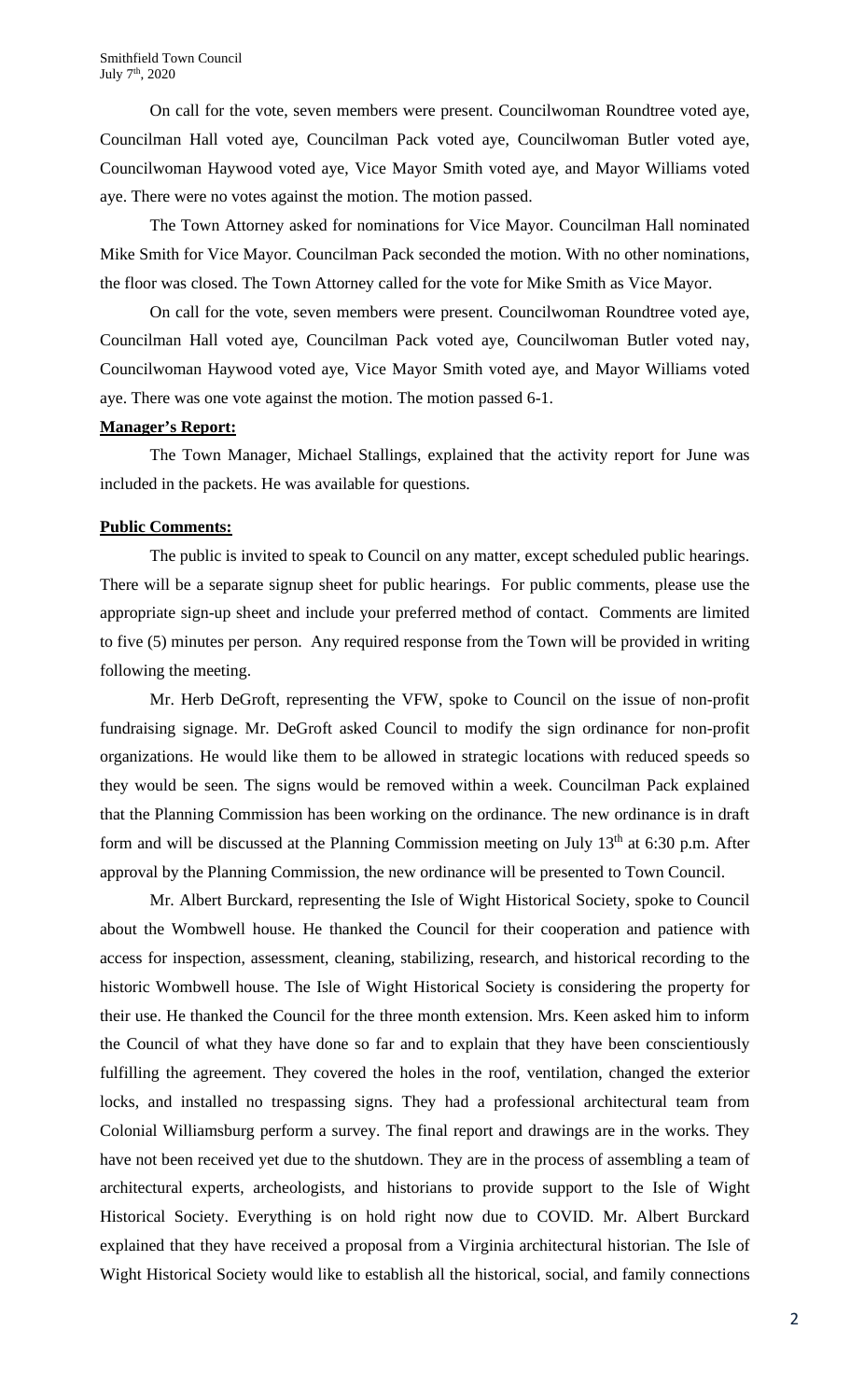which began with Thomas Wombwell. He was the first County Clerk beginning in 1645. He served for eleven years. Recently, overgrowth was cleared. The Society has taken out the required liability insurance policy. It also covers anyone who assists on the property. An aerial drone survey was performed for the cemetery. The actual location has not been located yet. Earlier this year, a team probed the property extensively in an effort to locate any remaining cemetery markers. The Isle of Wight Historical Society hopes that the Council will find the accomplishments satisfactory and in compliance with the agreement.

Mrs. Martha Lucinda Ford Evans Jackson spoke to Council about the new Council member, Mrs. Renee Rountree. She welcomed her and looked forward to working with her in the future.

There were no other public comments.

### **Briefing by Dick Grice, Isle of Wight County Board of Supervisors, Smithfield District:**

Supervisor Grice reported that COVID testing has increased throughout the County. Free testing was offered by the Health Department in two locations. Last month, 123 residents took advantage of the testing. There were only 3 people that tested positive. He encouraged social distancing, masks, and hand washing. He explained that the Economic Development department had received 174 applications for the COVID Business Interruption Business Grant Program. It is a joint program with Windsor, Smithfield and Isle of Wight County using CARES Act funding. Of the 174, there are 82 businesses from Smithfield. Checks are being mailed for \$2,000.00 each to qualifying businesses. There is enough grant funding for a total of 323 small businesses. The County will continue to identify small businesses that qualify but have not yet applied for the grant. The County continues to move forward on several fronts: the Blackwater Park property, establishment of a Broadband Task Force, Court fee costs, amending the budget to receive the CARES Act funds, modifying the vehicle registration policy and fees, personal property tax exemption to Smithfield VA Events, and extension of a T-Mobile tower lease agreement. Supervisor Grice explained that the County spends \$26,000,000.00 annually for education needs. This compares to less than \$350,000.00 for senior care programs. Currently, there are more seniors than school age children living in the County.

Councilwoman Rountree stated that she had an interest in Broadband services. She was interested in helping with it. Supervisor Grice stated that if Town Council would like a Council representative on the task force that it would be appreciated.

# **Presentation by Davenport & Company: Refinancing/Restructuring and Proposed New Utility Capital Needs**:

The Town Manager explained that Davenport & Company are the Town's Financial Advisors. They looked at existing debt and looked at options for the future capital needs of the Town for the upcoming fiscal year.

Mr. David Rose reported on a two-part plan. The first is a refinancing for savings purposes and to remove the uncertainty with interest rate risks. The second is about the Town utility system and doing interim financing. The Davenport & Company complete report is included in the supporting documents from the July  $7<sup>th</sup>$ , 2020 meeting.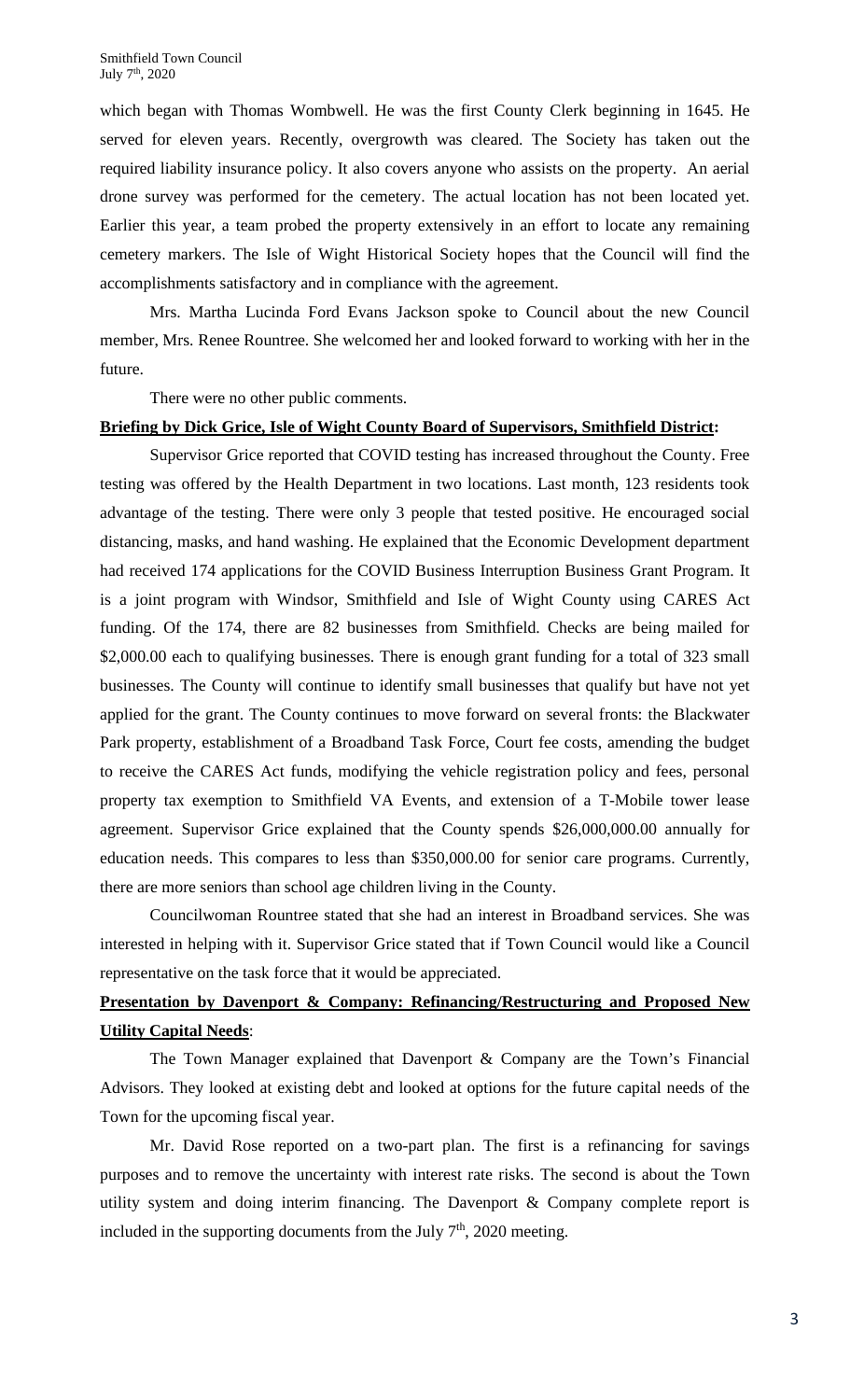Councilwoman Rountree asked what the total debt service was for the town and if there was anything else that could be refinanced. With the low rates, she stated that it was a good opportunity for refinancing. Mr. Rose stated that there was nothing else that was viable for refinancing at the present time. Davenport & Company continually monitors their client's debt portfolio. There may be some tax advantages in the future.

The Town Attorney explained that if the Council is amenable to the recommendations then the Council needs to take action so the rates can be locked in. The Town Treasurer and the Town Manager are comfortable with Davenport's recommendation.

Councilman Pack made a motion to authorize the Town Manager, Town Attorney, and Town Treasurer to lock in the rates with Chase Bank without changing maturity dates. Additionally, to set a date for a public hearing for interim financing for the new \$1,600,000.00 with Farmers Bank. Councilman Hall seconded the motion. Mayor Williams called for the vote.

On call for the vote, seven members were present. Councilwoman Butler voted aye, Vice Mayor Smith voted aye, Councilwoman Haywood voted aye, Councilman Pack voted aye, Councilman Hall voted aye, Councilwoman Rountree voted aye, and Mayor Williams voted aye. There were no votes against the motion. The motion passed.

Mayor Williams thanked the Town Treasurer for all her hard work on the budget processes.

### **Council Comments:**

Mayor Williams welcomed Renee Rountree to Council.

Councilwoman Butler recognized Kara Johnson who organized the peaceful protest on June  $27<sup>th</sup>$ . She commended her and her committee for organizing the protest. She also thanked the Town Manager and Chief Alonzo Howell for working with her so that everything ran smoothly. Councilwoman Butler sincerely thanked the community for turning out. There were approximately 175 people present consisting of 60% African Americans and 40% white. It indicated that the Black Lives Matter movement is political which is not how she sees it. The purpose of the march was a call for justice which indicates there are concerns in the community for humanity. On June  $27<sup>th</sup>$ , she was proud of the Smithfield community due to the peaceful protest.

Councilwoman Rountree informed Council that she is keeping a spreadsheet. Every month she will be having a meeting with the Town Manager. During Council comments, she will be informing the Council of citizen concerns or comments. One of the concerns is that the Town get a better internet provider. She volunteered to be on the Broadband committee with the County. There is also a sinkhole at the 200 block of Azalea Drive. It holds water long after the rain. She reported it to the Town Manager on June  $24<sup>th</sup>$ . He is looking into it. The other item is to facilitate 25/35 mph zones thru intersections leading from Cypress Creek and Moonefield to connect to downtown for the purposes of driving golf carts. It would make us a golf cart community. She has held several meetings to research it. Judy Winslow did research with her tourism colleagues about Colonial Beach and Cape Charles. She looks forward to meeting with Chief Howell and everyone else during committee meetings. We have several Town citizens who would love to drive their golf carts between the neighborhoods and downtown to take advantage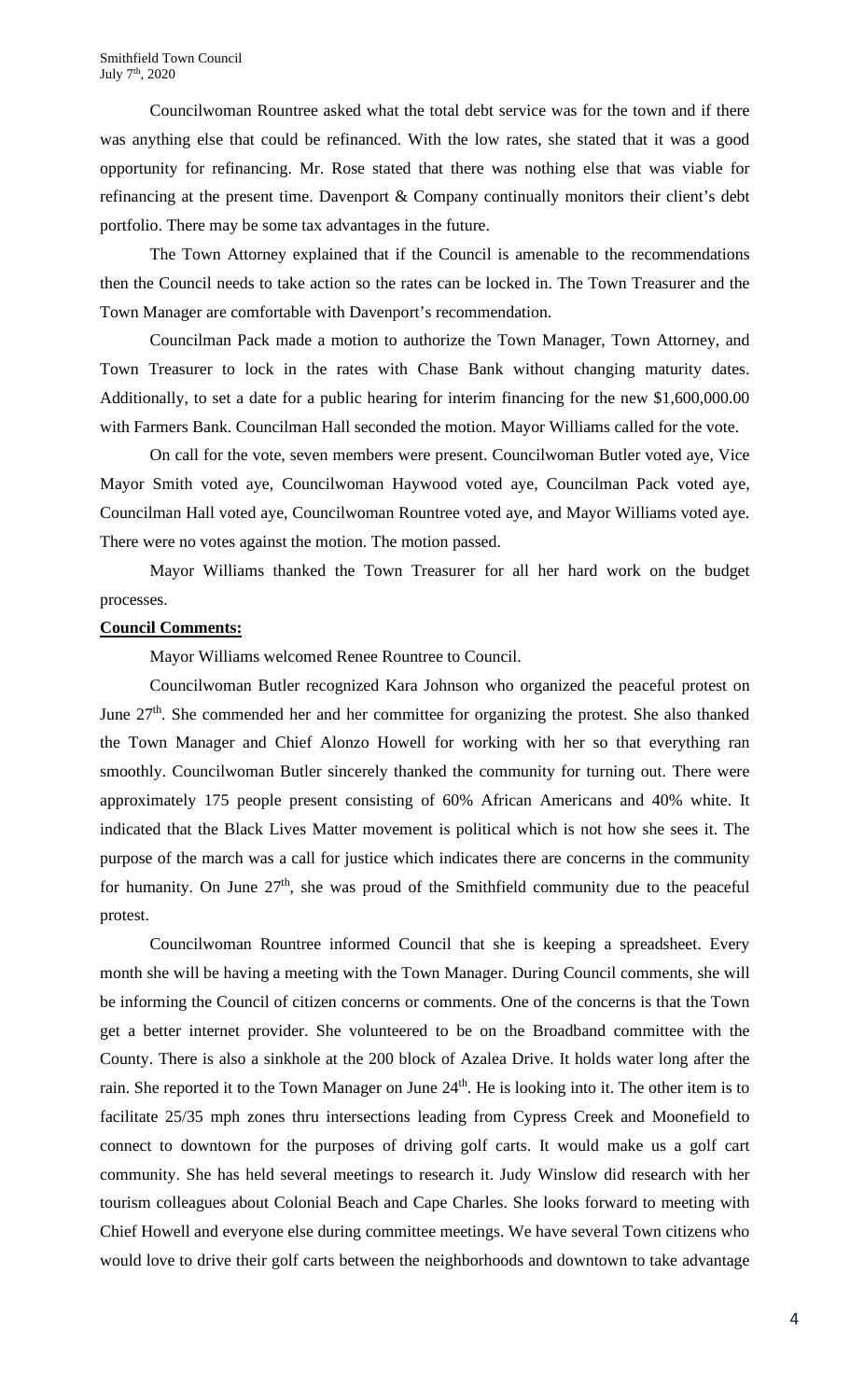of the amenities and restaurants. There was a citizen concern near the YMCA and not getting out to use her swimming pool because of the smell from Smithfield Foods. She wanted the Council to be aware of it even though it is a County issue. The last item is that several citizens are embarrassed by our rusty water tower behind Anna's Restaurant.

The Town Manager stated that painting the water tower is one of the capital projects in this year's budget.

Councilwoman Haywood thanked Chief Howell, Michael Stallings, and Kara Johnson for working together to organize the event and their speeches. Councilwoman Butler also made a speech. Councilwoman Haywood reflected on the speeches and looked at the Town Vision statement. It states "our dynamic Town is held in high regard by many because of our ability to recognize ideas and beliefs held by our diverse community. All citizens feel included and are proud to say they live in Smithfield." She also looked at the Town demographics. The Town has approximately 30% people of color. She does not see 30% people of color at the places she goes to in Smithfield and is wondering why. She would like to challenge that question to the Council members and make sure to include everyone in Smithfield. Is the Town seeking out people of color for our Boards and committees? Is there representation in all areas of the Town and if not; why? She asked what the Town could do to encourage it. She stated that perhaps the Council could have a statue of someone like Randall Booth who is an African American who saved all the records from the courthouse so they were not burned. The statue could be by the courthouse or the old schoolhouse to make an active effort to include people of color and to make sure that all of history is represented.

### **Consent Agenda:**

Mayor Williams asked if any Council member would like to pull any item from the consent agenda for further discussion. No one pulled any items.

# **C1. Motion to Award Contract for the Relining of Well #8A to A. C. Schultes of Maryland, Inc.**

Vice Mayor Smith explained that the well needs work so it can get back online as soon as possible.

### **C2. Invoices Over \$10,000.00 – Request to Approve**.

| a. WACO, Inc.                 | \$47,780.00  |
|-------------------------------|--------------|
| b. DELL Marketing             | \$13,876.78  |
| c. Kimley Horn and Associates | \$16,497.28  |
| d. Blair Brothers, Inc.       | \$379,161.56 |

Councilman Pack stated that the WACO, Inc. invoice is for demolition of the Pinewood Heights acquisitions. DELL Marketing is reimbursable by the CARES Act for IT improvements due to COVID. Intersection improvements were provided by Kimley Horn. The Blair Brothers, Inc. invoice is for various street paving throughout the Town. He recommends these invoices for approval.

# **C3. Resolution to Renew Line of Credit with TowneBank for the Pinewood Heights Relocation Project:**

## **C4. Resolution to Renew Line of Credit with Farmers Bank:**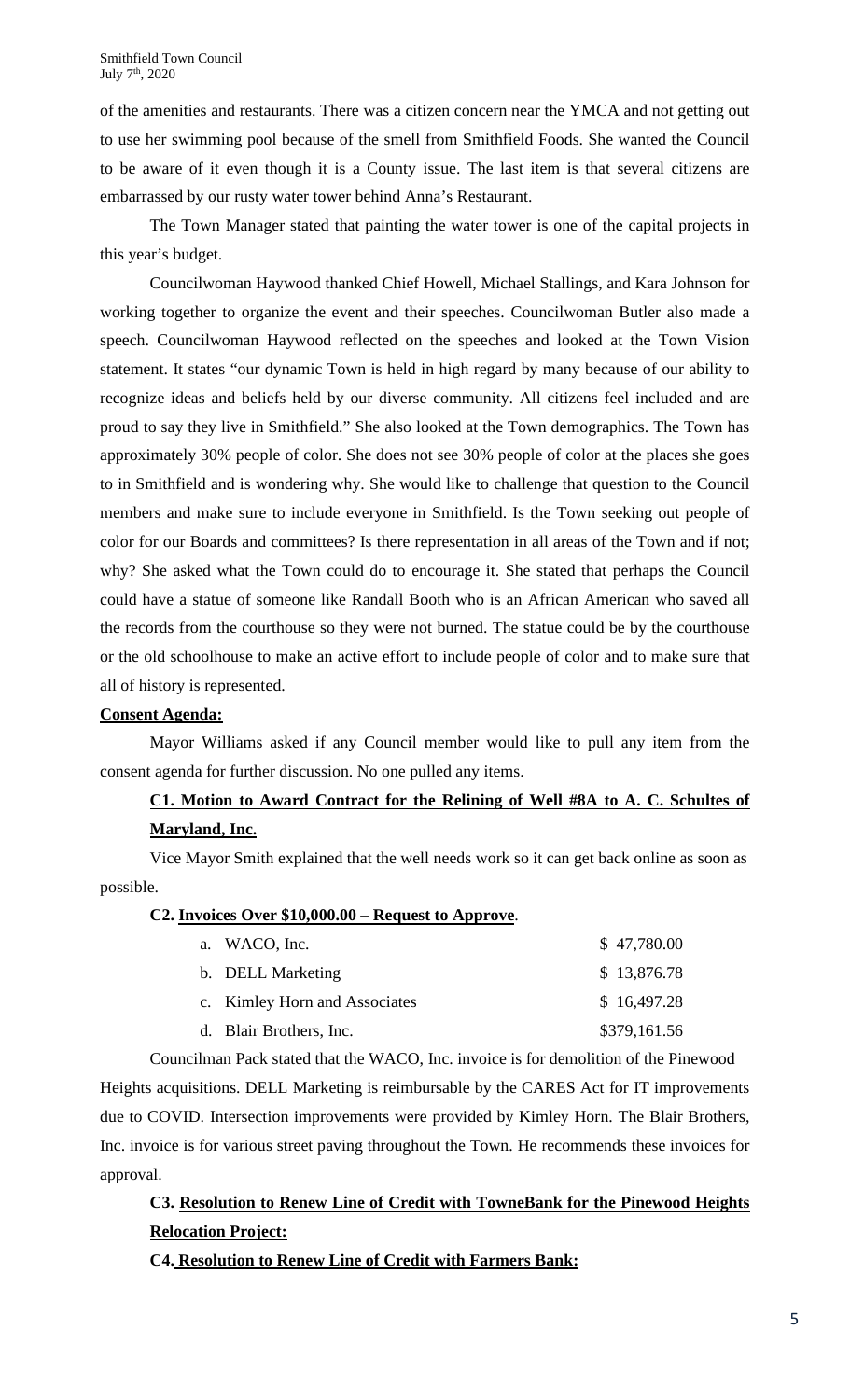Councilman Pack explained that item C3 and C4 deal with renewals for credit lines. These are done annually. He recommends both items for approval.

## **C5. Motion to Amend the Personnel Manual to Establish Juneteenth as a State Holiday:**

Councilman Pack recommended this item for approval.

Councilman Pack made a motion to approve the consent agenda items as presented. Councilman Hall seconded the motion. Mayor Williams called for the vote.

On call for the vote, seven members were present. Councilman Hall voted aye, Councilwoman Rountree voted aye, Councilman Pack voted aye, Councilwoman Butler voted aye, Councilwoman Haywood voted aye, Vice Mayor Smith voted aye, and Mayor Williams voted aye. There were no votes against the motion. The motion passed.

### **Public Hearing: Special Use Permit – 1409 South Church Street – True Value**:

The Community Development and Planning Director reported that True Value has been using the western portion of the vacant lot next door as an area for displaying and selling plant materials. Over the years, they have encountered drainage problems. They made the following improvements: an approximately 3,000 square foot area constructed of moon dust, an irrigation system was installed, a greenhouse was added, and walkways were installed to connect the area to the parking lot. They would also like to add two accent fences at the front of the display area. This property is within the Entrance Corridor Overlay district. They had an approved site plan on file from 2009. The applicants applied for and received an Entrance Corridor Overlay design review and a site plan amendment. Last month, the Planning Commission reviewed it and it was contingently approved. This application is two special use permit items. The first is a waiver of yard requirements. There are three aspects of the improvements that have been made that conflict with the zoning ordinance. There is a 17 foot encroachment into the front yard area and a 14 foot side yard encroachment with the greenhouse structure. Lastly, there are paved walkways crossing the lot line between Lot 512A and 1409 S. Church Street. The property is in a zoning district where zero lot line development is not permissible. The special use permit would waive the standards to allow for the improvements. The second special use permit is for a waiver of parking and loading requirements. The first waiver item carries a provision that if the applicant gets the waiver they lose the ability to use the front of the property for parking. If it applied for this application, the applicant would use the entirety of the parking lot. The applicant is seeking a waiver of parking and loading requirements to nullify that restriction. The Planning Commission has favorably recommended the two special use permits to the Town Council. However, it is under the condition that the applicants satisfy any comments that may have been generated by the Isle of Wight Management Stormwater Division. Comments have been provided to the applicants who are remedying the comments. Town staff recommends approval of the application by Town Council with the conditions consistent with the one given by the Planning Commission.

The applicant, Robert Little, stated that Mr. Settle's report covered everything. He was available for questions by the Council members.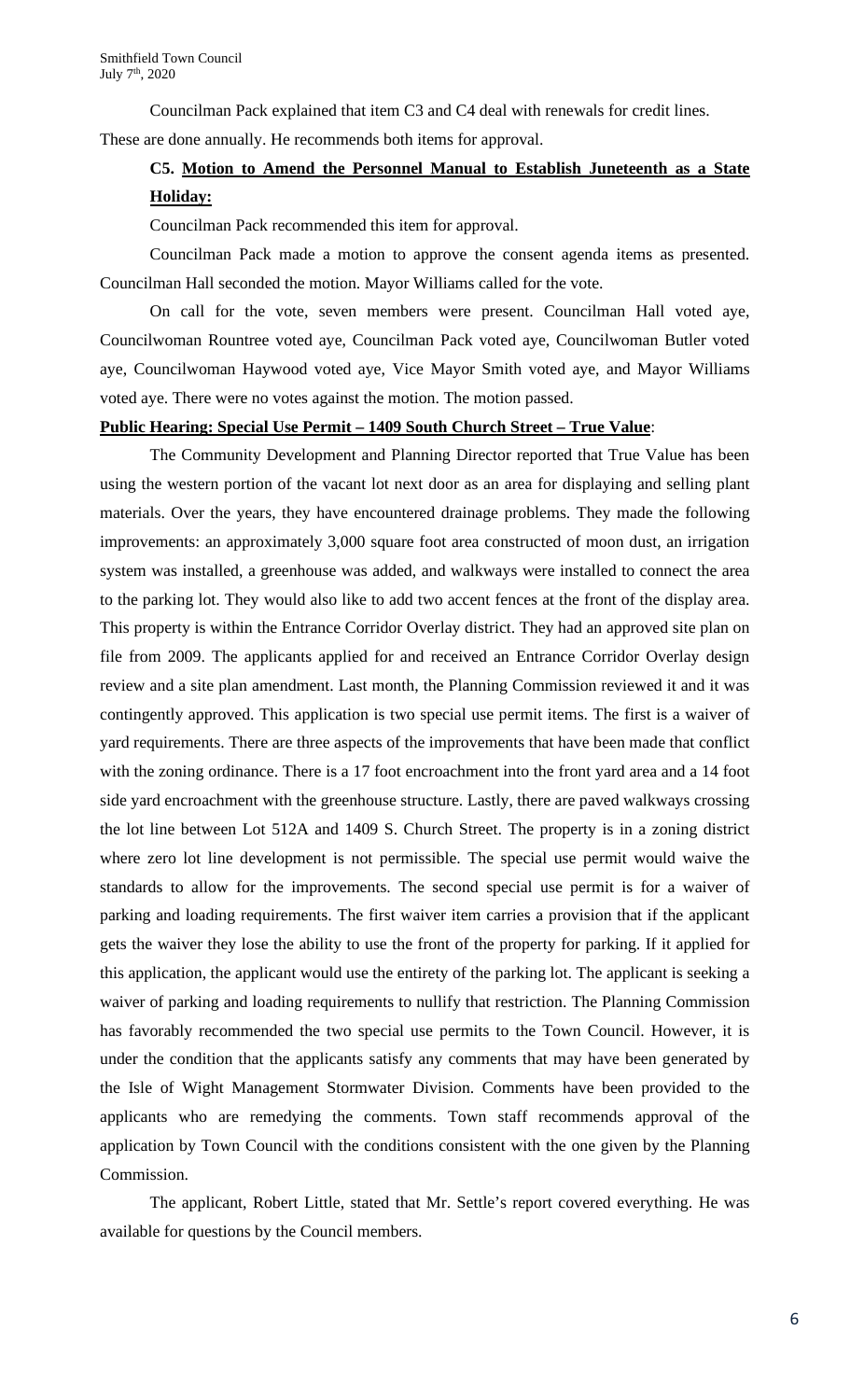Councilman Hall asked if all items had been completed. Mr. Little explained that the corner fencing had not been done. It was for aesthetics only. All other items are finished.

Mayor Williams opened the public hearing and asked if anyone would like to speak for or against the application. Hearing none, he closed the public hearing. He asked if any Town Council members had any questions or concerns.

Councilman Pack explained that it was discussed at the June Planning Commission meeting and favorably recommended. He made a motion to approve the application as presented with the condition that all stormwater requirements are met by the applicant. Vice Mayor Smith seconded the motion. Mayor Williams called for the vote.

On call for the vote, seven members were present. Councilman Pack voted aye, Vice Mayor Smith voted aye, Councilwoman Rountree voted aye, Councilwoman Haywood voted aye, Councilwoman Butler voted aye, Councilman Hall voted aye, and Mayor Williams abstained. There was one abstention. The motion passed.

### **Motion to Adopt the Appropriation Resolution for Fiscal Year 2020/2021**:

Councilman Pack explained that at the Council continued meeting on June  $22<sup>nd</sup>$ , 2020 the Town Council approved the budget. This resolution will fund the budget. He made a motion to approve the appropriation resolution for FY 2020/2021 totaling \$16,872,807.00. Vice Mayor Smith seconded the motion. Mayor Williams asked if there was any further discussion.

Councilwoman Rountree asked, as a new Council member, if Council had the ability to amend the budget as needed. The Town Manager explained that Council can amend the budget at any time throughout the year. Councilwoman Rountree also asked that if an item was in the budget if that meant it had to be spent. The Town Attorney explained that the appropriation resolution authorized expenditure of the budgeted monies. There are items in the budget that are discretionary. They can be changed throughout the year.

With no further discussion, Mayor Williams called for the vote.

On call for the vote, seven members were present. Councilman Hall voted aye, Councilwoman Haywood voted aye, Vice Mayor Smith voted aye, Councilman Pack voted aye, Councilwoman Butler voted aye, Councilwoman Rountree voted aye, and Mayor Williams voted aye. There were no votes against the motion. The motion passed.

# **Amended and Restated Access Agreement Between the Town of Smithfield and Isle of Wight Historical Society, Inc. for the Wombwell House**:

Councilwoman Butler explained that everyone heard Mr. Burckard during public comments. He explained what has been done to date on the house. They would like to extend their lease which expires July  $31<sup>st</sup>$ , 2020. She made a motion to approve the access agreement until January  $31<sup>st</sup>$ , 2020. Vice Mayor Smith seconded the motion. Mayor Williams asked if there was any further discussion.

The Town Attorney explained that this is strictly and access agreement not a lease. They hope to enter into a lease once they have done their due diligence. The Isle of Wight Historical Society has asked for 6 more months. It is the same agreement except for the expiration date.

Councilman Pack stated that this has been going on since November  $7<sup>th</sup>$ , 2019. They need to decide if they want to lease the house or not. He believes that they have been given enough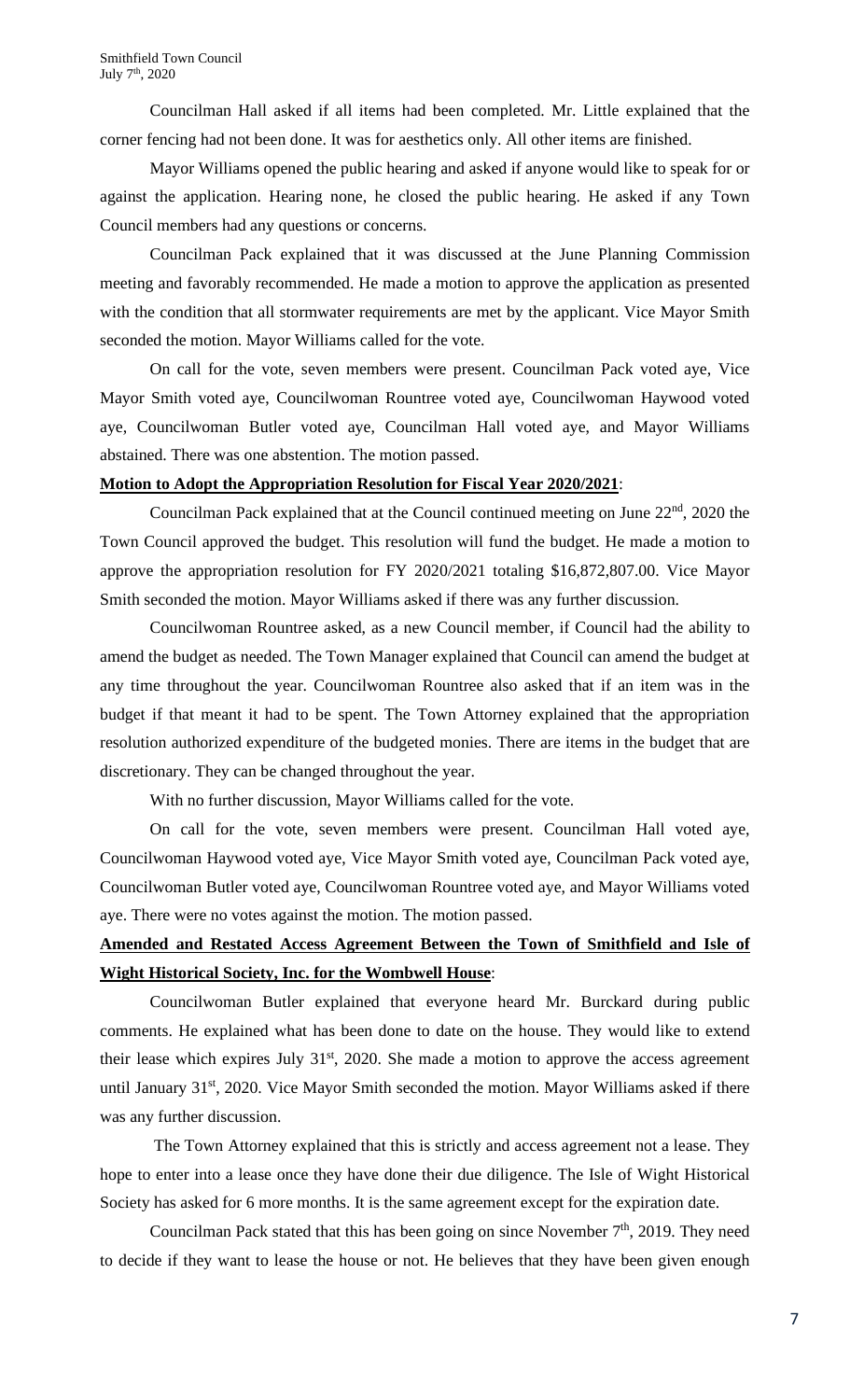time. The Wombwell house discussion has been going on for 3 years or more. He would like the Isle of Wight Historical Society to give an answer by July 31st.

Mayor Williams stated that they have tried to get some free help to get estimates for renovations. They have some money but they are not sure if they would have enough to finish the project. If the Town asks for a decision by the end of this month, they will probably say no. It is a substantial part of the history of the Town of Smithfield. He believes that 6 more months is reasonable and will give them the opportunity to raise money.

Councilman Pack explained that the house is a blemish next to the beautiful sports complex. How long would it take the Isle of Wight Historical Society to renovate it? He would like a timeline for completion if the lease goes through.

Councilwoman Butler stated that 6 more months would be fine but firm. After that, they should have a timeline for completion. Councilman Hall agreed.

Councilwoman Rountree asked if it harms the sports complex or access. Councilman Pack stated that it does not.

Councilman Pack stated that if the lease were to move forward, he would like to see proof of cash or how they plan to obtain the funds needed for renovations. He would like to see a written estimate with goals and firm timelines for completion.

The Town Attorney explained that a clause could be added to the access agreement to produce, no later than January  $31<sup>st</sup>$ ,  $2020$ , a cost estimate and a proposed timeline for renovation/restoration including funding sources. It would be a condition of the extension on the access agreement.

Mayor Williams reminded everyone that a motion is on the floor with a second to approve the access agreement as presented which needs to be voted on.

On call for the vote, seven members were present. Councilman Hall voted nay, Councilwoman Haywood voted nay, Vice Mayor Smith voted nay, Councilman Pack voted nay, Councilwoman Butler voted nay, Councilwoman Rountree voted nay, and Mayor Williams voted nay. There were seven (7) votes against the motion. The motion failed.

The Town Attorney suggested that Council add a clause to the lease agreement that states: as consideration for the 6 month extension, the Isle of Wight Historical Society shall provide a written scope of work for restoration and rehabilitation of the property, a timeline for accomplishment of the work, and funding sources no later than January  $31<sup>st</sup>$ , 2020.

Councilman Hall made a motion to approve the amended and restated access agreement with the further condition that the Isle of Wight Historical Society provides a written scope of work for restoration and rehabilitation of the property, a timeline for accomplishment of the work, and funding sources no later than January 31<sup>st</sup>, 2020. Councilwoman Haywood seconded that motion. Mayor Williams called for the vote.

On call for the vote, seven members were present. Councilman Hall voted aye, Councilwoman Haywood voted aye, Vice Mayor Smith voted aye, Councilman Pack voted aye, Councilwoman Butler voted aye, Councilwoman Rountree voted aye, and Mayor Williams voted aye. There were no votes against the motion. The motion passed.